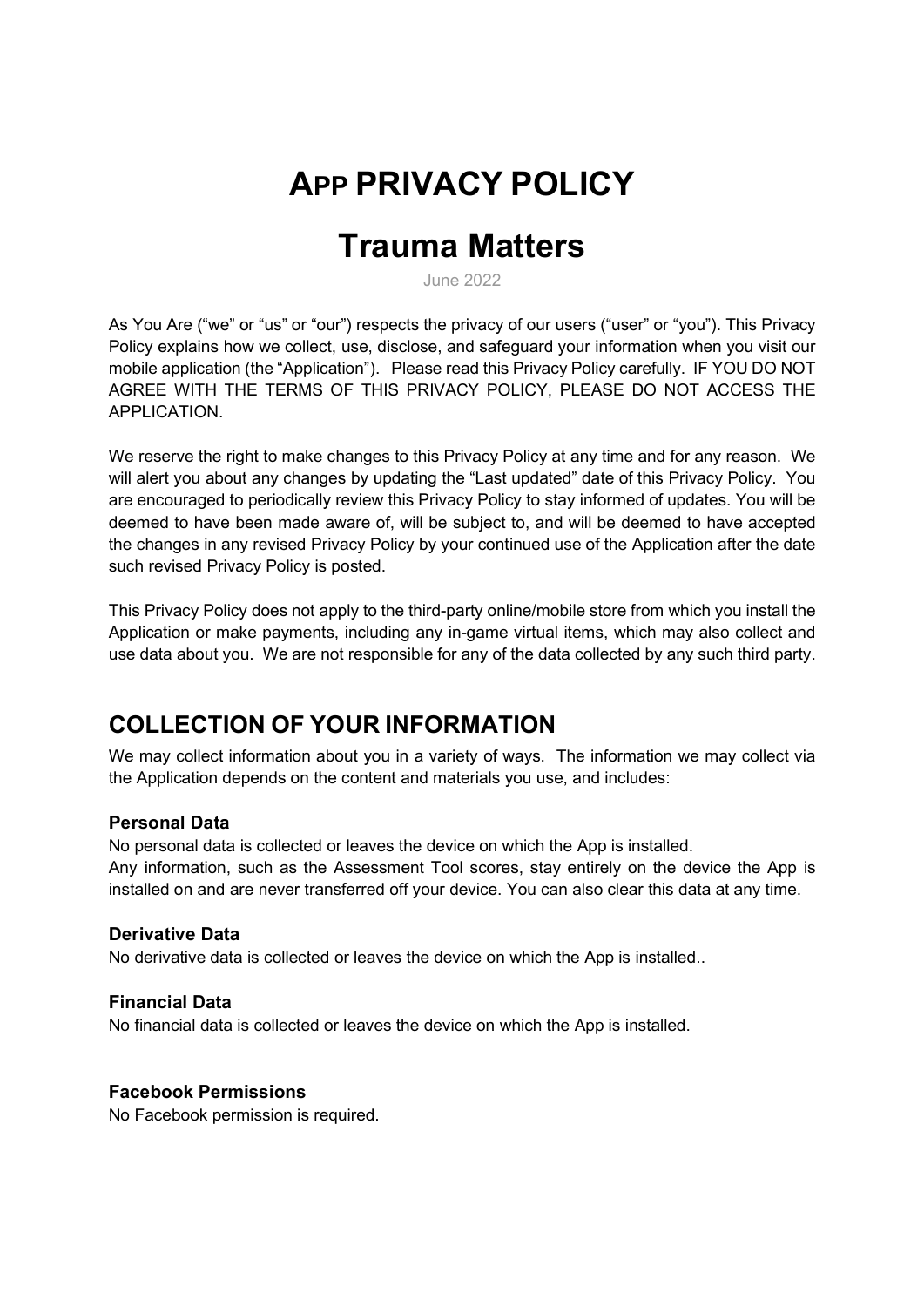#### Data from Social Networks

No data from Social Networks is collected or leaves the device on which the App is installed.

#### Geo-Location Information

No geo-location data is collected or leaves the device on which the App is installed.

#### Mobile Device Access

No mobile device features are accessed or required.

#### Mobile Device Data

Device information such as your screen resolution or inner screen resolution can be manually sent by the user to the app developer (when an unsupported screen resolution is found). This requires the user to press a "Touch HERE to email" prompt and is not automatically sent.

#### Push Notifications

No push notifications are sent or required.

#### Third-Party Data

.

No information from third parties, such as personal information or network friends, is required.

#### Data From Contests, Giveaways, and Surveys

No contests, giveaways or surveys are required.

## USE OF YOUR INFORMATION

The only information collected and manually sent by the App user is the Screen resolution, for the sole purpose of diagnosing an unsupported screen size in a device.

## DISCLOSURE OF YOUR INFORMATION

We may have to share information we have collected about you (Screen resolution, as above) in certain situations. Your information may be disclosed as follows:

#### By Law or to Protect Rights

If we believe the release of information about you is necessary to respond to legal process, to investigate or remedy potential violations of our policies, or to protect the rights, property, and safety of others, we may share your information as permitted or required by any applicable law, rule, or regulation. This includes exchanging information with other entities for fraud protection and credit risk reduction.

#### Third-Party Service Providers

We do not share any information with third-party providers.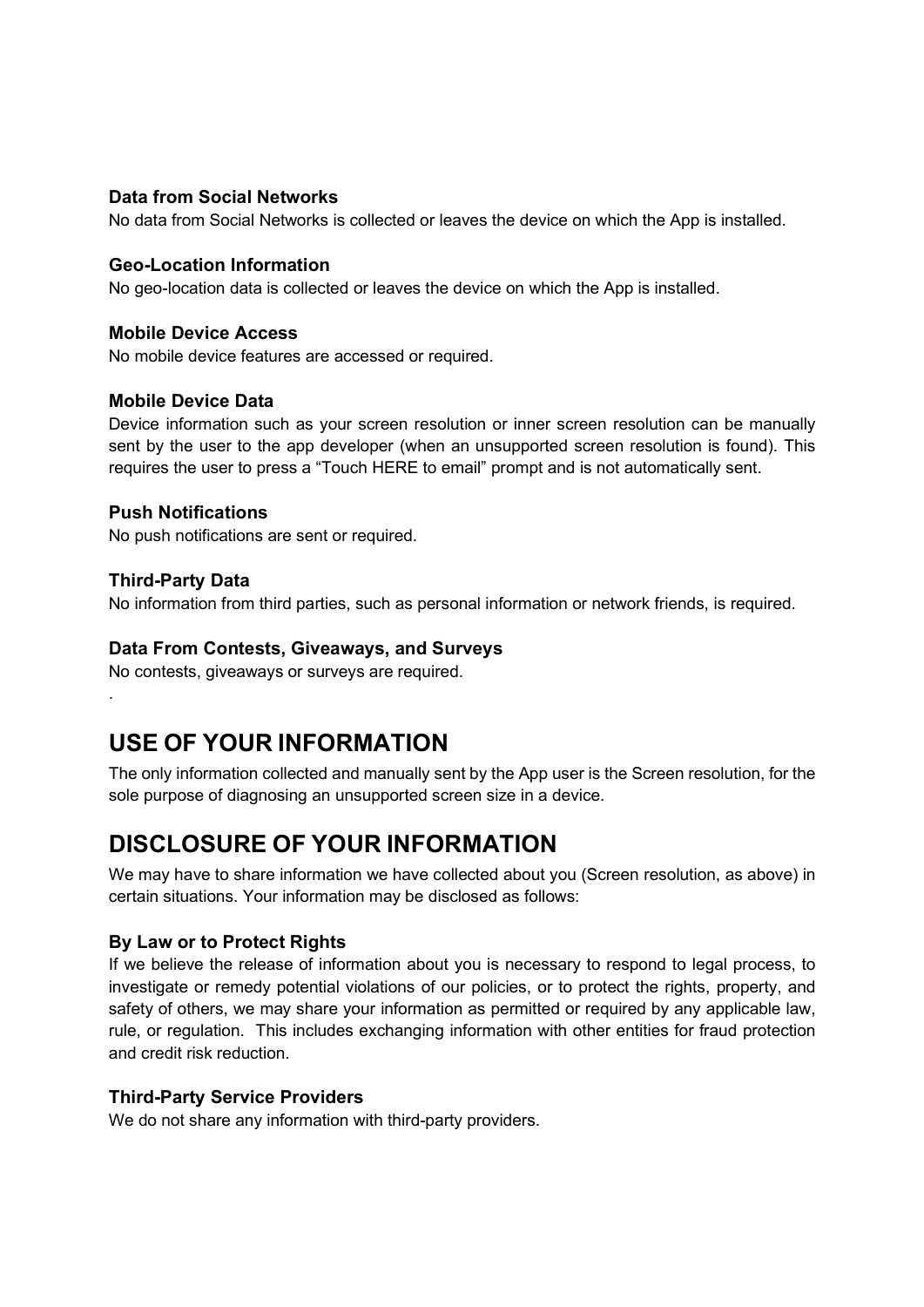#### Marketing Communications

We do not share any information with third-party marketing providers.

#### Interactions with Other Users

There are no other users in the App.

#### Online Postings

When you post comments (for example in the App Store or Play Store), contributions or other content to the Applications, your posts may be viewed by all users and may be publicly distributed outside the Application in perpetuity

#### Third-Party Advertisers

We do not use any third-party advertising providers.

#### **Affiliates**

We do not have any third-party advertising affiliate providers.

#### Business Partners

We do not have any business partners.

#### Offer Wall

We do not have an "Offer Wall".

#### Social Media Contacts

There is no social media integration within the App.

#### Other Third Parties

We do not share any information with other third parties.

#### Sale or Bankruptcy

We do not collect any personally identifying data and in the event of bankruptcy, no data will be transferred.

## TRACKING TECHNOLOGIES

#### Cookies and Web Beacons

We do not use cookies, web beacons, tracking pixels, or any other tracking technologies on the Application to help customize the Application and improve your experience..

#### Internet-Based Advertising

Additionally, we do not use third-party software to serve ads on the Application, implement email marketing campaigns, and manage other interactive marketing initiatives.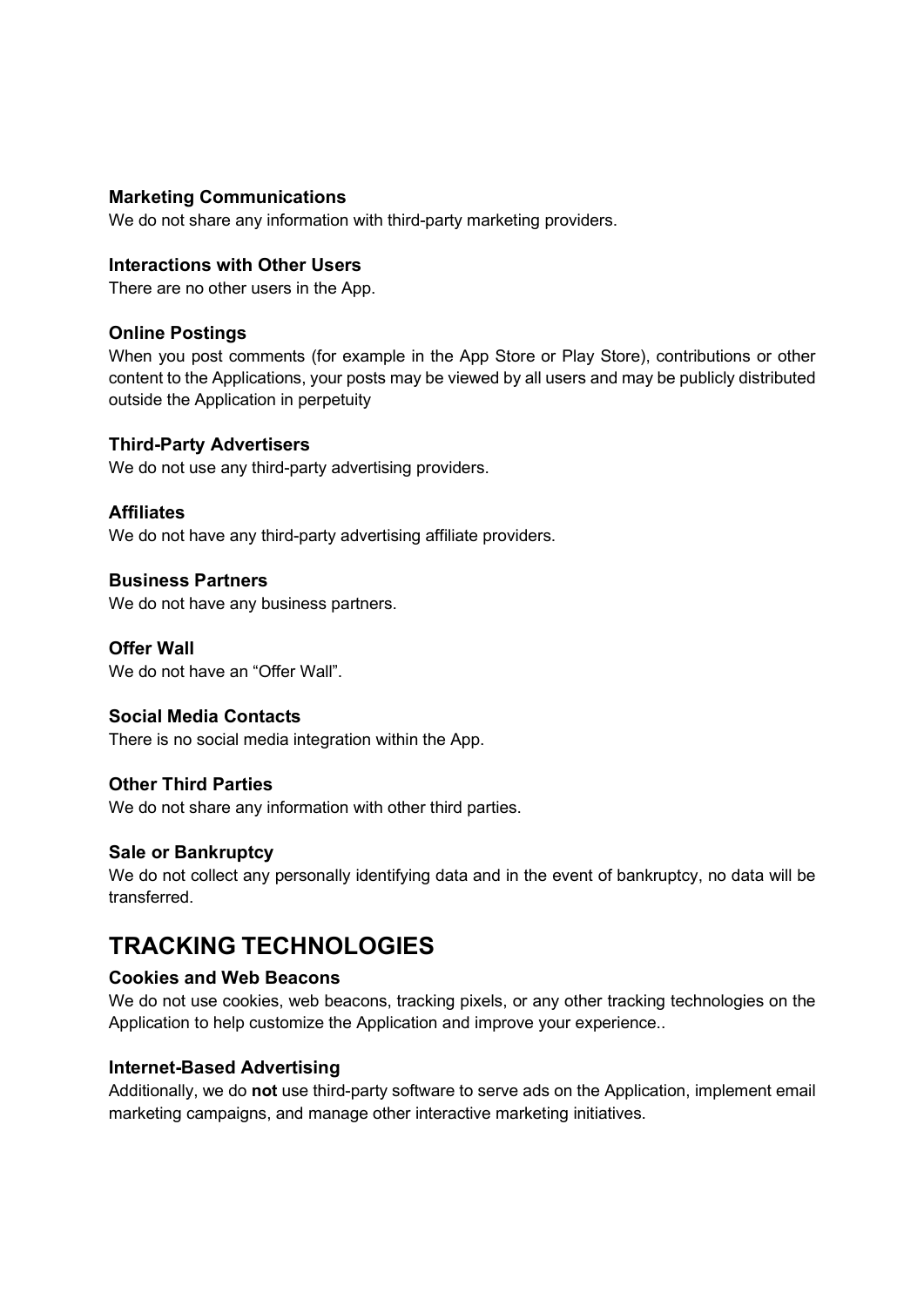#### Website Analytics

We do not partner with any third-party vendors to allow tracking technologies and remarketing services on the Application through the use of first party cookies and third-party cookies, to, among other things, analyze and track users' use of the Application, determine the popularity of certain content, and better understand online activity.

# THIRD-PARTY WEBSITES

The Application may contain links to third-party websites and applications of interest, including advertisements and external services, that are not affiliated with us. Once you have used these links to leave the Application, any information you provide to these third parties is not covered by this Privacy Policy, and we cannot guarantee the safety and privacy of your information. Before visiting and providing any information to any third-party websites, you should inform yourself of the privacy policies and practices (if any) of the third party responsible for that website, and should take those steps necessary to, in your discretion, protect the privacy of your information. We are not responsible for the content or privacy and security practices and policies of any third parties, including other sites, services or applications that may be linked to or from the Application.

# SECURITY OF YOUR INFORMATION

We use administrative, technical, and physical security measures to help protect your personal information. While we have taken reasonable steps to secure the personal information you provide to us, please be aware that despite our efforts, no security measures are perfect or impenetrable, and no method of data transmission can be guaranteed against any interception or other type of misuse. Any information disclosed online is vulnerable to interception and misuse by unauthorized parties. Therefore, we cannot guarantee complete security if you provide personal information.

## POLICY FOR CHILDREN

We do not knowingly solicit information from or market to children under the age of 13. If you become aware of any data we have collected from children under age 13, please contact us using the contact information provided below.

## CONTROLS FOR DO-NOT-TRACK FEATURES

Most web browsers and some mobile operating systems [and our mobile applications] include a Do-Not-Track ("DNT") feature or setting you can activate to signal your privacy preference not to have data about your online browsing activities monitored and collected. No uniform technology standard for recognizing and implementing DNT signals has been finalized. As such, we do not currently respond to DNT browser signals or any other mechanism that automatically communicates your choice not to be tracked online. If a standard for online tracking is adopted that we must follow in the future, we will inform you about that practice in a revised version of this Privacy Policy.